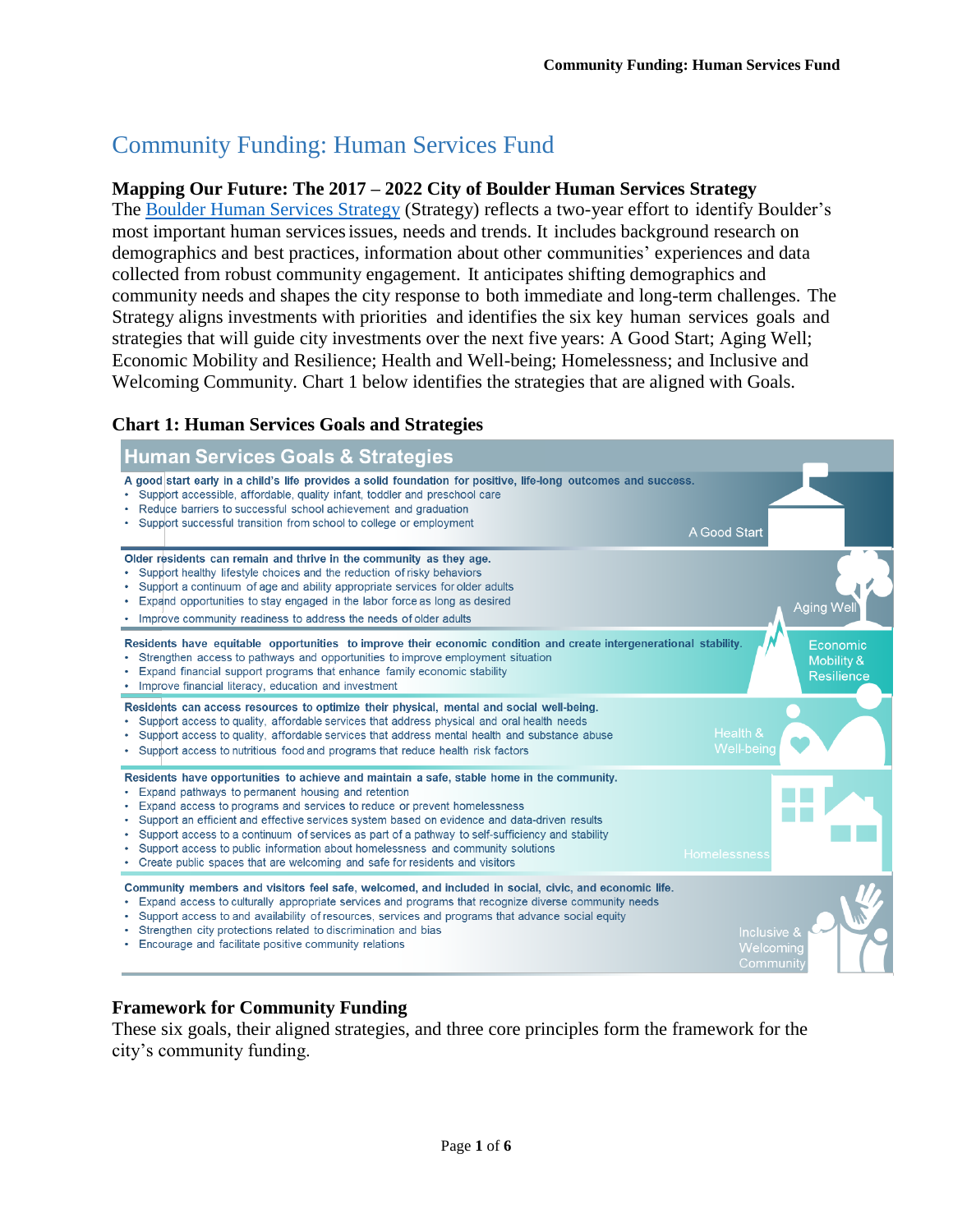## **2018 as a Transition Year for HSF**

The fund round for 2018 HSF funding will take place in late summer and fall of 2017. Strategy metrics are in development as part of the Human Services work plan for the second half of 2017. In addition, GMS funding partners are evaluating next steps for the partnership. For these reasons, staff anticipates a one-year fund round as a transition toward implementation of the longer-term community funding methodology.

For this transition year, staff will use current GMS impact areas, outcomes, and indicators and prioritize indicators most closely linked to new Strategy goals and strategies for community funding. For example, the Good Start strategy of accessible, affordable, quality infant, toddler and preschool care would be represented by the current HSF indicator most closely aligned with: "percentage of families provided quality affordable and/or culturally competent child care options."

Table 1 below provides examples of how current HSF impact areas align with new HS Strategy goals.

| <b>Current HSF Impact Areas</b>                                                                       | <b>2017 HS Strategy Goals</b>                     |
|-------------------------------------------------------------------------------------------------------|---------------------------------------------------|
| <b>Impact Area 1:</b> Preparing low-income and at-<br>risk children and youth for success             | A Good Start                                      |
| <b>Impact Area 2:</b> Improving economic well-<br>being, independence and self-reliance for<br>adults | Economic Mobility, Homelessness, Aging<br>Well    |
| <b>Impact Area 3:</b> Meeting basic needs for<br>individuals and families                             | Health and Well-being, Homelessness               |
| <b>Impact Area 4:</b> Building a safer community                                                      | Health and Well-being, Inclusive and<br>Welcoming |

#### **Table 1: Current HSF Impact Areas and New HS Strategy Goals**

## Priority on Economic Mobility and Resilience and Homelessness

Economic Mobility and Resilience and Homelessness are two goal areas identified for expanded focus in the Human Services and Homelessness Strategies over the next five years. The Homelessness Strategy identifies a new system of services focused on a coordinated entry, assessment and service delivery system, which prioritizes client need and permanent housing for better long-term outcomes, while continuing to ensure safety net services are available.

Boulder residents consistently identified poverty and affordability as top community concerns during public engagement. Poverty factors significantly influence other human services challenges and are a root cause to many long-term, downstream social welfare issues.

National research data suggests that by reducing poverty, improving resilience to economic downturns and expanding opportunities to become economically mobile, communities can significantly improve the quality of life for residents and, over time, reduce the demand on emergency and crisis services. By prioritizing goals related to economic mobility and resilience, the city can positively affect multiple populations and community needs.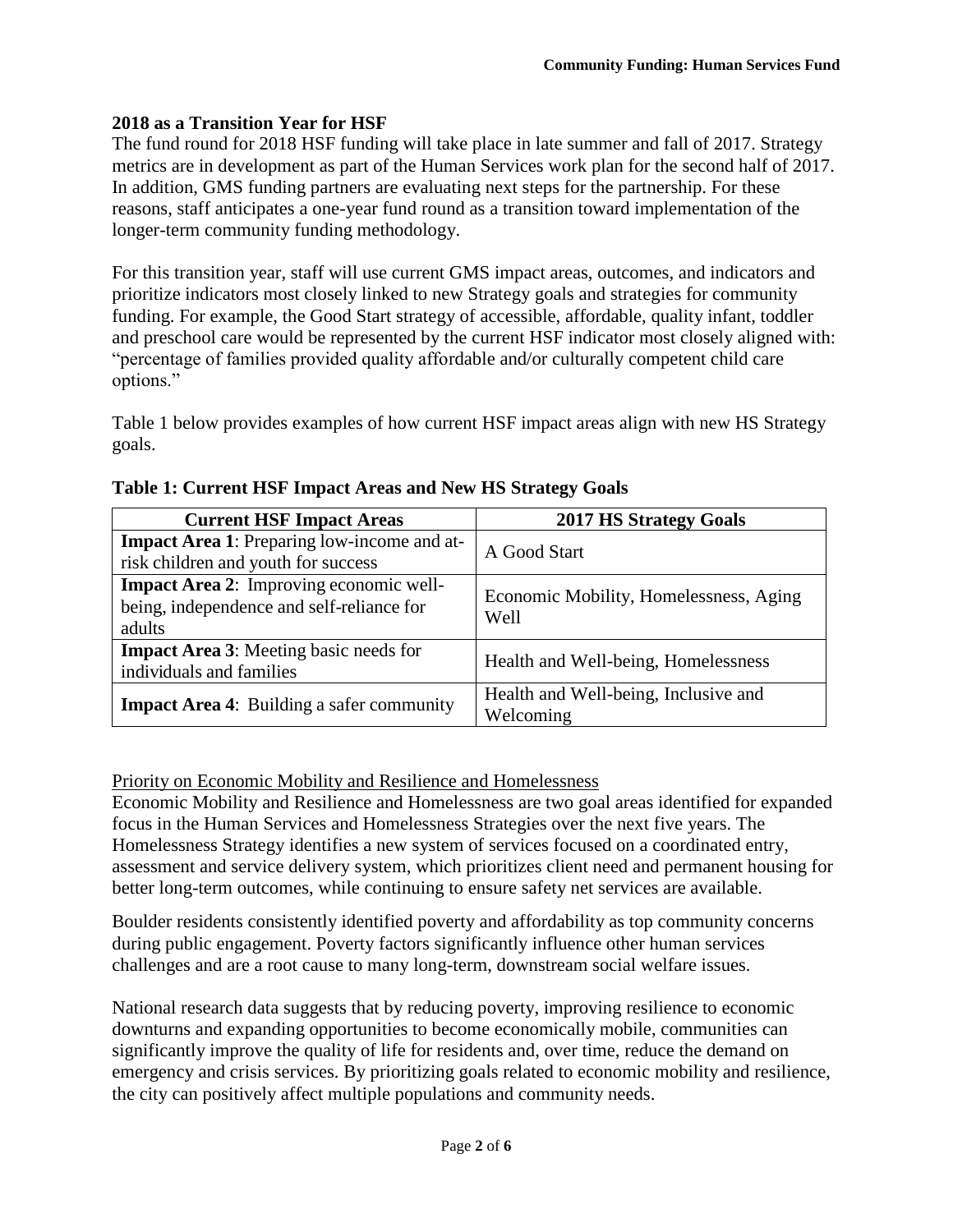## Core Principles

Consistent with the Strategy, three core principles will influence future human services community funding decisions:

- focus more resources on upstream investment;
- data-driven decision making based on outcomes; and
- focus more resources on integrated and coordinated services for greater effectiveness and efficiencies.

These principles will be used as criteria to evaluate funding applications. Program proposals will be eligible for higher scores for incorporating one or more of the core principles described below.

*Upstream investment* – Community funding will support early interventions that target the root causes of social problems. Upstream investment focuses on outcome-based programs and policies designed to address problems before they become more critical and expensive. More downstream interventions should identify how programs and services are connected to prevention and upstream programs. In the upstream investment model, programs may also be prioritized for funding based on: evidence-based, promising practices or innovative practices. Service providers are encouraged to adopt one of these practices. An example of evidence-based programs and their definitions can be found at SAMHSA's [National Registry of Evidence-based](http://www.nrepp.samhsa.gov/about.aspx)  [Programs and Practices.](http://www.nrepp.samhsa.gov/about.aspx)

*Data-driven outcomes* – The city will use outcome performance measures to drive funding decisions and services. Meaningful indicators will measure client outcomes rather than outputs – such as the number of services provided or clients served.

*Systems integration* – Community funding will support approaches that provide a client-centric, no-wrong-door access to services and emphasize funding partnerships over a funder/grantee contracting relationship. System integration emphasizes a seamless social safety net that is more efficient and effective for both service delivery agencies and clients. Funders and agencies will commit to common goals and outcomes and create mechanisms for accountability, particularly regarding data and performance measurement.

The core funding principles will not be a required element of every proposal for community funding. Instead, the principles are factors that will be considered in evaluating proposals and funding decisions. Other factors that will affect funding include:

- The strength of connection to specific goals and strategies. Proposals more strongly linked to specific strategies will be considered more favorably.
- The degree of collaboration. The department encourages organizations to apply for funding with partner organizations and to work collectively on targeted strategies and shared programs.
- Use of evidence-based, promising and innovative practices. The department encourages programs that feature established practices that are well grounded in academic and empirical research. The department also encourages use of innovative or promising practices that may help the city find new solutions for human services challenges.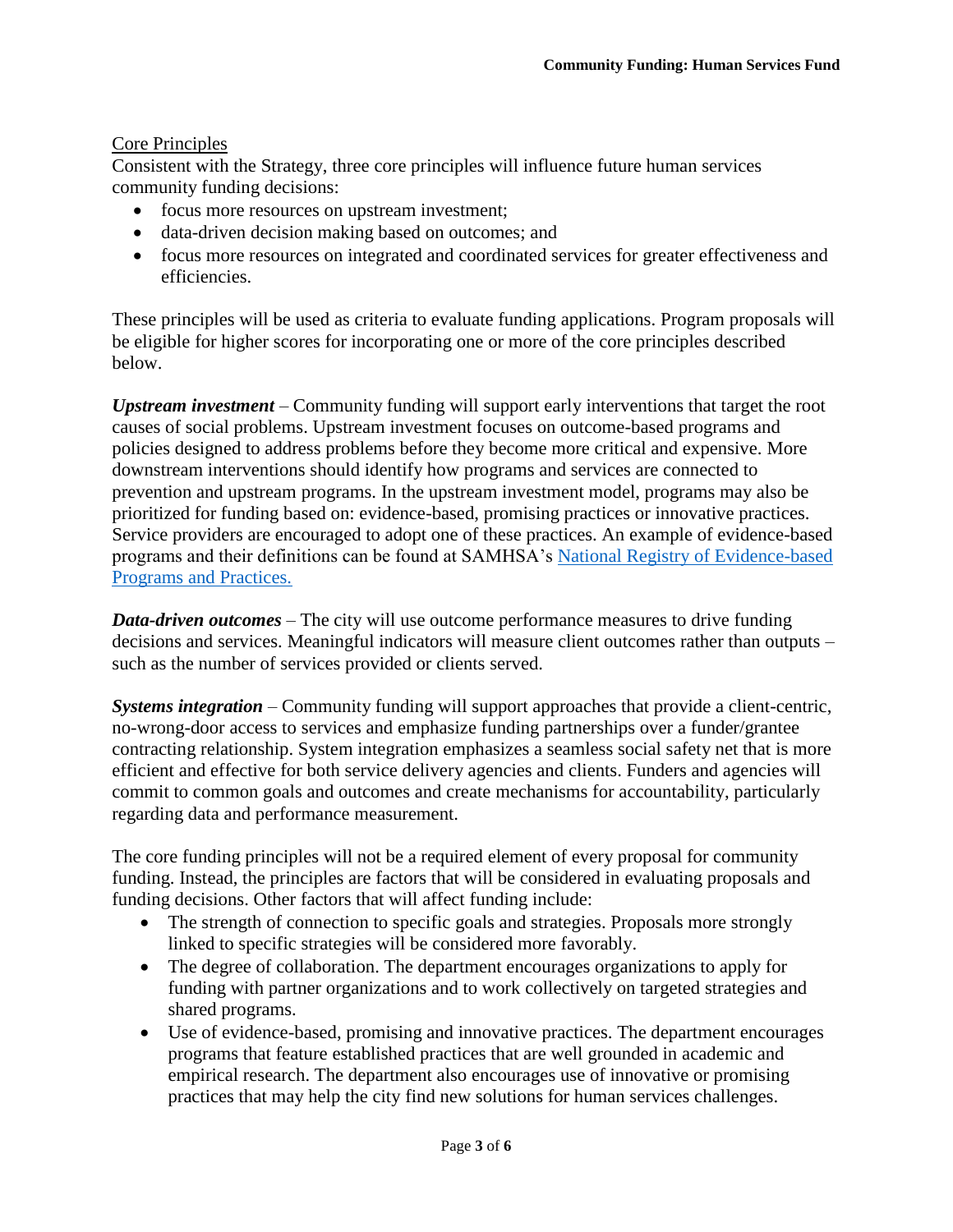## **Changes to City of Boulder Community Funding in Human Services**

- HSF funding will be targeted to specific strategies identified for each of the six human services goals. Although funding for programs depends on alignment with goals, strategies, key principles and quality of proposals, an initial analysis of currently funded programs suggests that nearly all would continue to be eligible to apply for funding in new goals and strategies. Some new strategies create opportunities for additional programs to be funded, including Economic Mobility and Resilience, Aging Well and Homelessness.
- Funding will be competitively awarded through a Request for Proposal (RFP) process conducted every four years. Options for funding in interim years are included below.
- Four-year grants will focus on long-term outcomes and consist of a funder/partner approach. City and program staff will regularly meet to assess progress toward goals and make recommendations regarding program adjustments and advancement. This funder/partner role redirects some staff time from annual fund rounds to partnership check-ins and dialogue on what's working or change recommendations. Longer funding terms are a national trend as more cities choose to focus on long-term strategies and outcomes. Four-year terms are dependent on appropriations and appropriate progress on program metrics and milestones. The city recognizes that four years may not be enough time to capture many long-term outcomes; however, this longer funding time-frame offers more opportunity to capture changes over time than previous one- and two-year cycles.
- Funded programs will report regularly on metrics and outcomes that are closely aligned with demonstrated results. Annually, each goal area will have a summit, where all funded programs communicate about their outcomes and learnings. The summit will provide an opportunity to share information with city agencies, similar programs and other community partners. For example, all programs funded in the Health and Well-being goal area would meet with staff and other Health and Well-being agencies to present on their program's outcomes project learning. The summits will be in conjunction with other funders. The summits would also provide an opportunity for cross-pollination and idea generation for new programs, program enhancements, or new partnerships. This is different from individual agency mid-year and year-end reports currently submitted as part of one-year cycles, with a deeper commitment to, and action on, results-driven contracting.

As part of the [Homelessness Strategy](https://bouldercolorado.gov/homelessness/homeless-working-group) and [Homelessness Working Group](https://bouldercolorado.gov/homelessness/homeless-working-group) recommendations, a new adult homeless services system is being launched in October 2017. This will require new contract structures with adult homeless services providers and re-allocation of some funding previously provided for adult homeless services through the HSF competitive fund round to a contracting process outside of the HSF competitive round.

## Youth Opportunity Fund and the Human Services Fund

Annual grants from the YOF are used to fund community youth programs in amounts up to \$15,000. In addition, the city recently implemented the Substance Education and Awareness (SEA) program, providing dedicated community funding of up to \$250,000 annually to support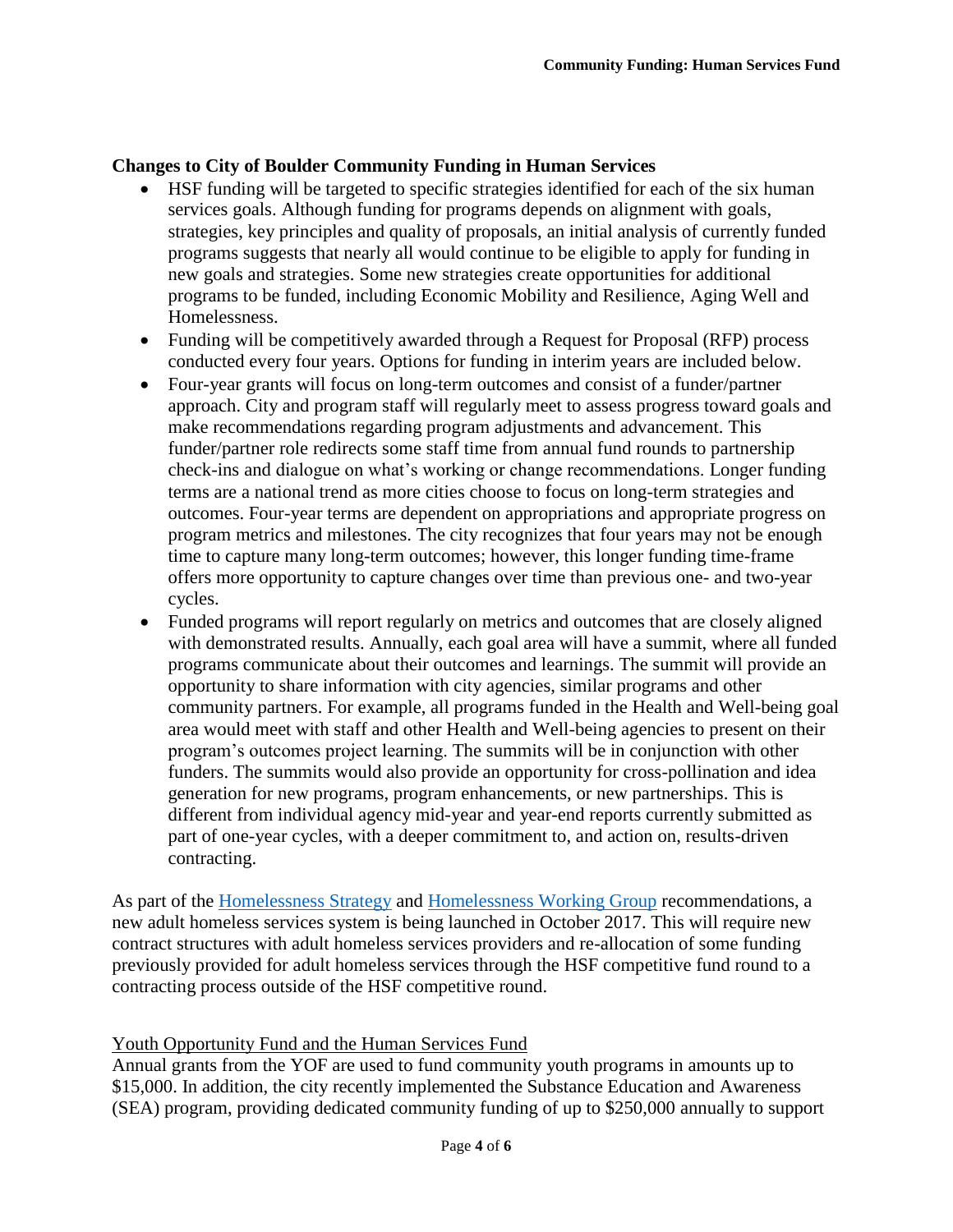drug and alcohol education and prevention for children, youth, and families. The awards have potential to overlap with HSF funding targeted to youth.

To clarify the differences between YOP and HSF funds and eliminate overlap between these funds and SEA, the following criteria are applied:

- YOP annual grants are primarily used for cultural, educational and recreational programs that meet a community need, provide pro-social opportunities, develop youth leadership and engage youth as partners in their planning and implementation with a concentration on underrepresented middle and high school age youth. YOP educational focus in areas such as peer education, substance use prevention and programs helping students learn about college and careers. Examples include:
	- o High school age peer educators participate in a leadership program and teach their classmates about healthy eating through interactive workshops.
	- o Mentoring program where college students introduce underrepresented high school students to STEM careers through field trips and mentoring.
	- o High school youth plan ecological restoration and environmental education projects for middle school students.
	- o A community center offers free sports programming on weekend evenings for high school age students.
- HSF funding for youth programs is leveraged primarily for basic needs, social welfare and educational services directly aligned with academic outcomes such as tutoring or academic case management, and substance treatment programs. Examples include:
	- o Provide academic case management and tutoring assistance for students living in affordable housing.
	- o Providing a social worker to address mental health needs at a youth shelter.
- SEA funding (marijuana sales and use tax dollars) is leveraged for substance abuse education, prevention and limited treatment programming for youth.

Overall, changes recommended for YOP and HSF funding eligibility for youth programs will not significantly impact currently funded agencies.

## **Community Funding Option Between Fund Rounds**

## Opportunity Fund

The City will conduct a competitive fund round in 2018 for a four-year fund cycle beginning January 1, 2019 to December 31, 2022. The Human Services Opportunity Fund (OF) serves as a community funding option between competitive fund rounds.

The OF is a reserved amount of the HSF to fund emergency services, innovative new programs or an opportunity or community need which has emerged outside of the competitive fund round cycle. Use of opportunity funds is approved by the City Manager. Applicants should demonstrate an unexpected or new need, or unanticipated opportunity to address a human services goal. Agencies apply to the OF on a rolling basis.

Eligibility criteria for the OF are similar to that of HSF. Both funding sources seek to fund agencies: